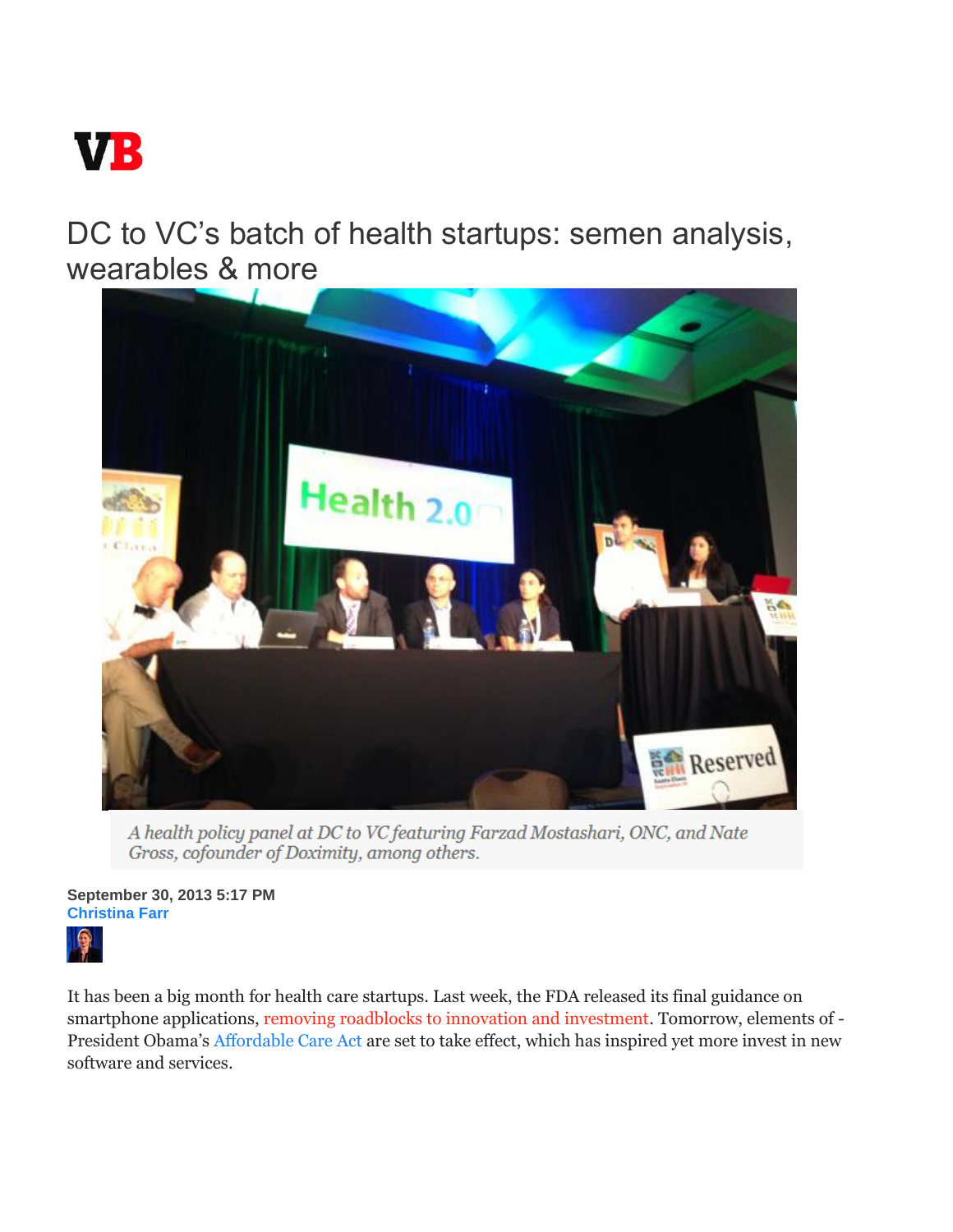Silicon Valley's forward-thinking investors are beginning to think very seriously about health IT. The room was packed with investors at health demo days this month; the big two in the Bay Area were at the "DC to VC" conference and Rock Health, a competitive health accelerator.

One startup, Amplify Health, presented at both demo days — it's not the sexiest tech, but appears to have impressed investors and judges. Amplify has a technology for primary care physicians to manage contracts with self insured employers.

## *Related: Digital health funding is up, according to Rock Health's midyear report.*

DC to VC, which took place in Santa Clara this afternoon, is organized by the Health 2.0 conference and Canvas, the health and IT-focused venture fund formerly known as Morganthaler Ventures. Canvas' partners were among the first to invest in health IT; partner Rebecca Lynn and executive-in-residence Missy Krasner have built up a strong reputation in the space.

"Last year we had more angel investors in the room then institutional investors for DC to VC," said Krasner. "This year it was reverse, we had more institutional investors (including venture capitalists) in the room than angels."

Eight finalists were chosen to present onstage, selected from over 100 applicants. The two categories were consumer (tech for patients) and enterprise, meaning software intended for hospitals, doctors, and payers. The judges included a mix of investors and policy experts from the Health and Human Services (HHS) and other agencies.

The special guest was Dr. Farzad Mostashari, the recently departed head of the ONC, a Washington D.C. based agency tasked with promoting the adoption of electronic health records.

## Any health IT trends?

On reviewing the finalists (see below), I spotted a few overlapping themes. Software that helps employers navigate the new health care reforms is hot.

Likewise, the buzz around "personalized medicine" is fueling some interesting ideas. Entrepreneurs are building algorithmic-based technology for doctors to compile data, and prescribe more targeted treatments for disease.

The buzziest buzz word of them all? Wearables. Omsignal is particularly interesting, as it offers patients an alternative to clunky smartwatches and remote patient monitoring devices. The company has developed a line of digital sensing clothing for consumers to track various body metrics.

## **The finalists:**

- Amplify Health; software to help primary care groups contract with self-insured employers;
- Benefitter; employer solutions for navigating the Affordable Care Act;